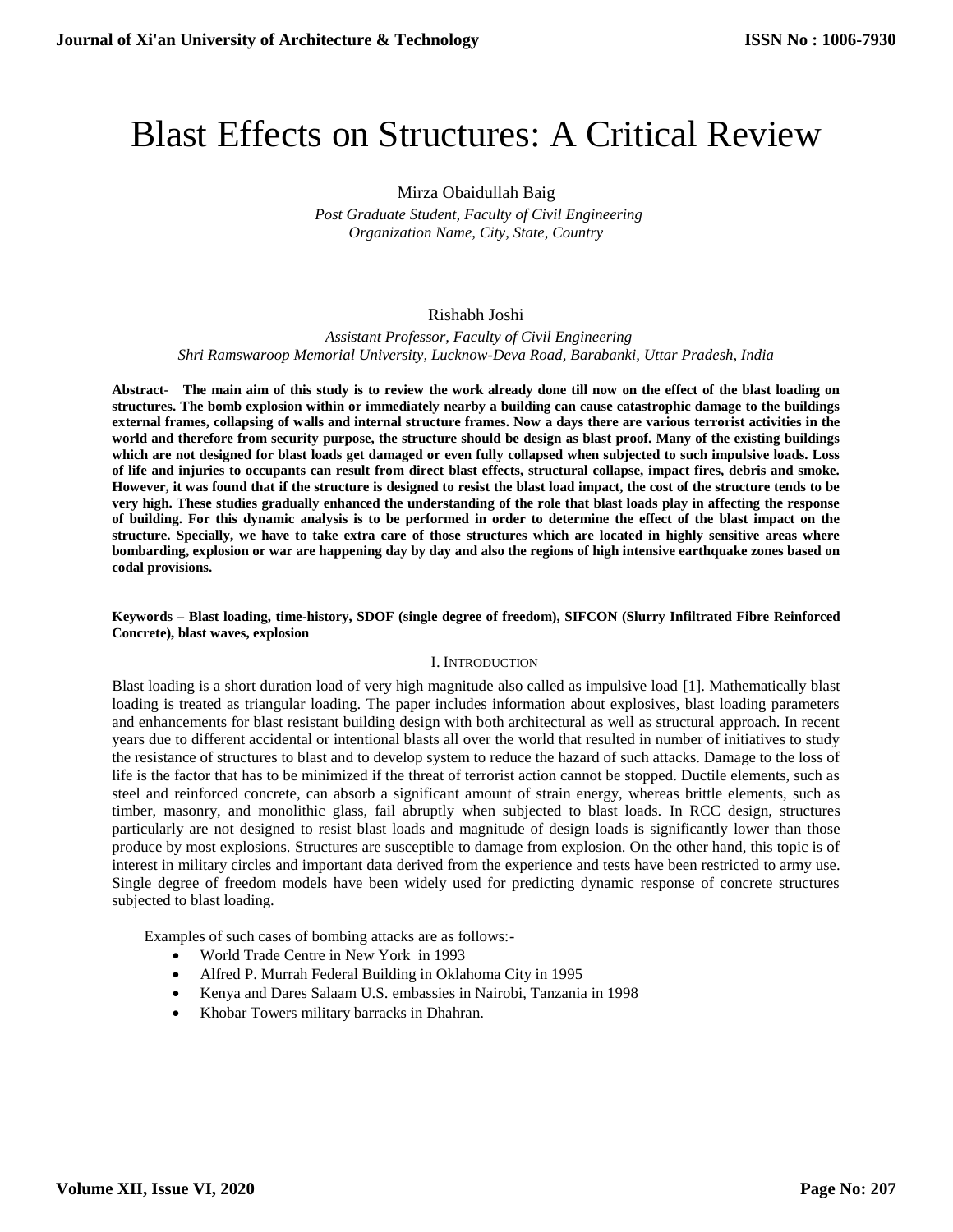# II. EFFECT ON STRUCTURES

Blast effect on building structures can be classified as:

# *2.1 Primary Effects –*

Primary effects of blast loads on structures include:

- i) Airburst: The blast wave causes a pressure increase of the air surrounding a building structure & also a blast wind.
- ii) **Direct Ground Shock:-** An explosive which is immersed completely or partly below the ground surface will cause a ground shock. This is a horizontal vibration of the ground, similar to an earthquake but with a different frequency.
- iii) **Heat:-**A part of the explosive energy is converted to heat. Building materials are weakened at increased temperature and heat can also cause fire if the temp is high enough.
- iv) **Primary Fragments:-**Fragments from the explosive sources which are thrown into the air at high velocity.

#### *2.2 Secondary Effects –*

Secondary effects of blast loads on structures include:

- i) Secondary effects can be fragments hitting people or buildings near the explosion.
- ii) They may destroy windows & glass facades & cause victims among occupants & passers-by.
- iii) They are not a direct threat to the bearing structure of the building, which is usually covered by a façade.

#### III. EXPECTED DAMAGE LEVELS

There are mainly three damage levels which can be classified as follows:

#### *3.1 Minor Damage Levels –*

The shock wave effectively acts on the entire structure simultaneously. There is a drag force from the rapidly moving wind behind the blast wave, however the structure is massive enough to resist translation. The blast wave may break windows, exterior walls may be blown in or the columns may be damaged as shown in Figure 1.



Figure 1. Blast wave with Minor Damage Level

# *3.2 Moderate Damage Levels –*

It involves a relatively large shock wave  $\&$  a target much smaller than the previous case. The target is sufficiently small enough to be moved by the dynamic and drag pressure. This shock wave forces the floors in upward direction as shown in Figure 2.



Figure 2. Blast wave with Moderate Damage Level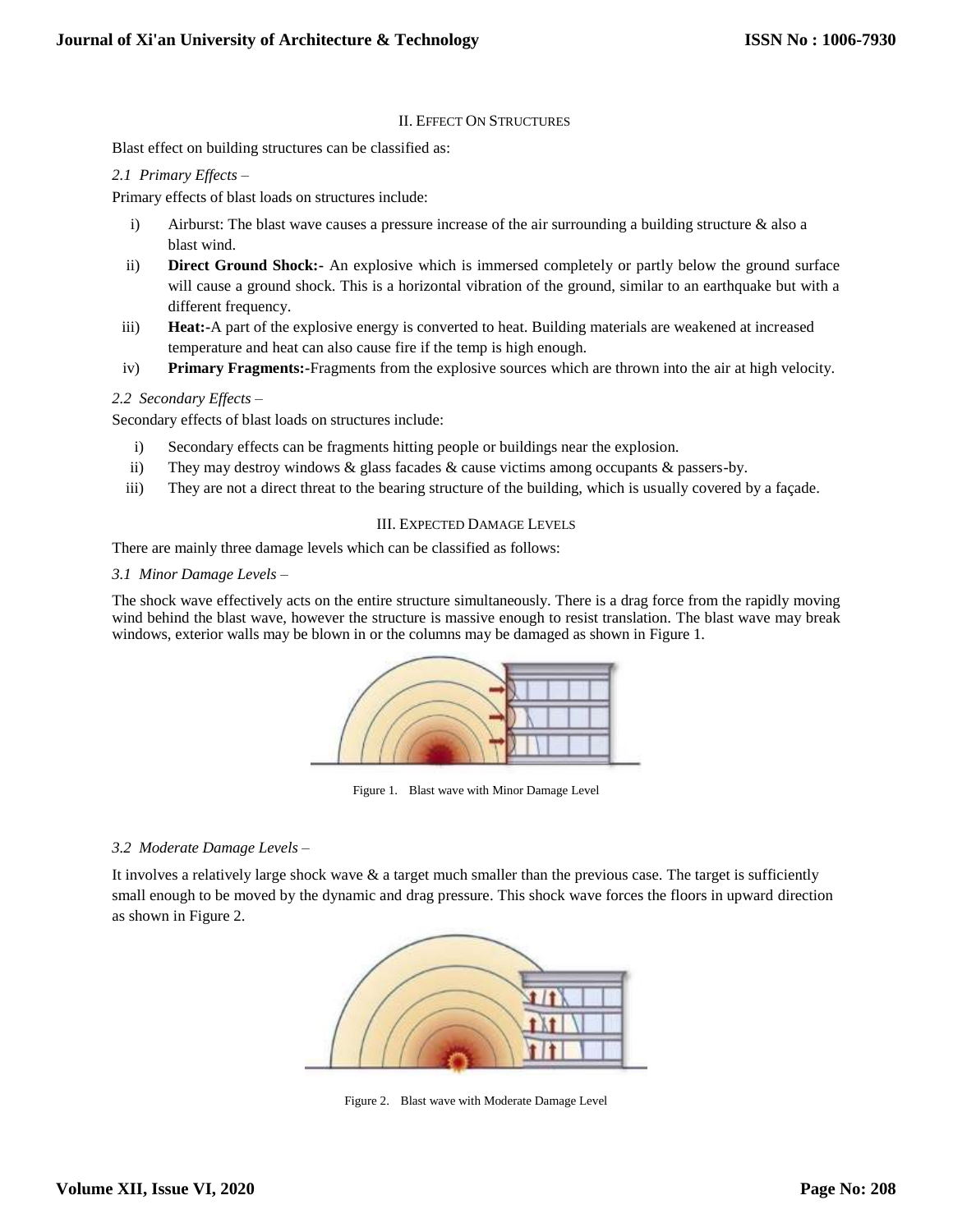#### *3.3 Major Damage Level –*

The shock burst is too small to surround the structure simultaneously  $\&$  the structure is too large to be shifted, hence instead of simultaneously loading, each component is affected in succession. This blast wave exerts downward pressure on roof and inward pressure on sides as shown in Figure 3.



Figure 3. Blast wave with Major Damage Level

For detailing and connections to minimize or abort the damage due to blast waves, we can use special moment frames, avoid splices at plastic hinge locations, provide continuous reinforcing through joints and use hooked bars where continuous reinforcing is not possible.

# IV. LITERATURE REVIEW

In the past various studies have been conducted to determine the effect of blast loads on structures of which few of them have been summarized below:

**T. Ngo et al. [2]** stated that the use of vehicles bomb attacking city centres has been a sign of sledding by terrorist organizations around the whole world. A bomb explosion with in or immediately near by a building can cause catastrophic damage to the buildings external & internal structural frames. The analysis and design of structures subjected to blast loads require a detailed understanding of blast phenomena and the dynamic response of various structural elements. The indirect effects can combine to inhibit or prevent timely evacuation; thereby contributing to additional casualties. This research paper presents an extensive overview of the effects of the explosion on structure.

**J.M. Dewey** [3] studied on the properties of blast waves obtained from particles courses as well as the temperature and the sound speed found from the pressure and density, assuming the perfect gas equation of states. He also studied the effect of circular & hemispherical TNT in blast waves & determined the density throughout the flow by application of the Lagrangian maintenance of mass equation which can be used for calculating the pressure by assuming the adiabatic flow for each air elements between the shock fronts.

**A.M. Remennikov [4]** studied the method for predicting bomb blast attack on building. The building was subjected to blast loading produced by the explosion of high explosive device. Simplified analytical techniques were used for attaining conservative estimate of the blast effect on buildings. Numerical techniques including Lagrangian, Euler & FEM were used for accurate prediction of blast loads on buildings.

**Z. Koccaz et al. [5]** summarized that the increase in the number of terrorists' attacks, considerably in the last few years has shown that the effect of blast loads on building is a serious matter that should be taken into opinion in the design process. The purpose of this study is to shed light on blast resistant building design theories, the enhancement of building security against the effect of explosives in both architectural  $\&$  structural design process  $\&$ the design techniques that should be effectuated. Essential techniques for increasing the capacity of a building to provide protection against explosive effects is discussed both with an architectural and structural approach.

**A.T. Hussein [6]** studied on the analytical method of a Single Degree of Freedom (SDOF) system analysis subjected to blast loading. There are two types of blast wave applied for the analysis focused on displacement time history responses which form the basis for studying the behavior of single degree of freedom (SDOF) system under blast loadings. The two types of blast function are as simple pulse and bilinear pulse. The results obtained from a computer program NON-SDOF clarified the effect of type of blast wave on the behavior of the system.

**S. Ahmad et al. [7]** studied the response of 4 different RC walls with varying thickness for different explosive loads and scaled distance. Pressure sensor, accelerometers, dynamic strain amplifier, data acquisition board and strain gauges were used to measure air blast & ground shock. It was observed that air blast and ground shock pressure are important parameters for accurate analysis of structural response of structures.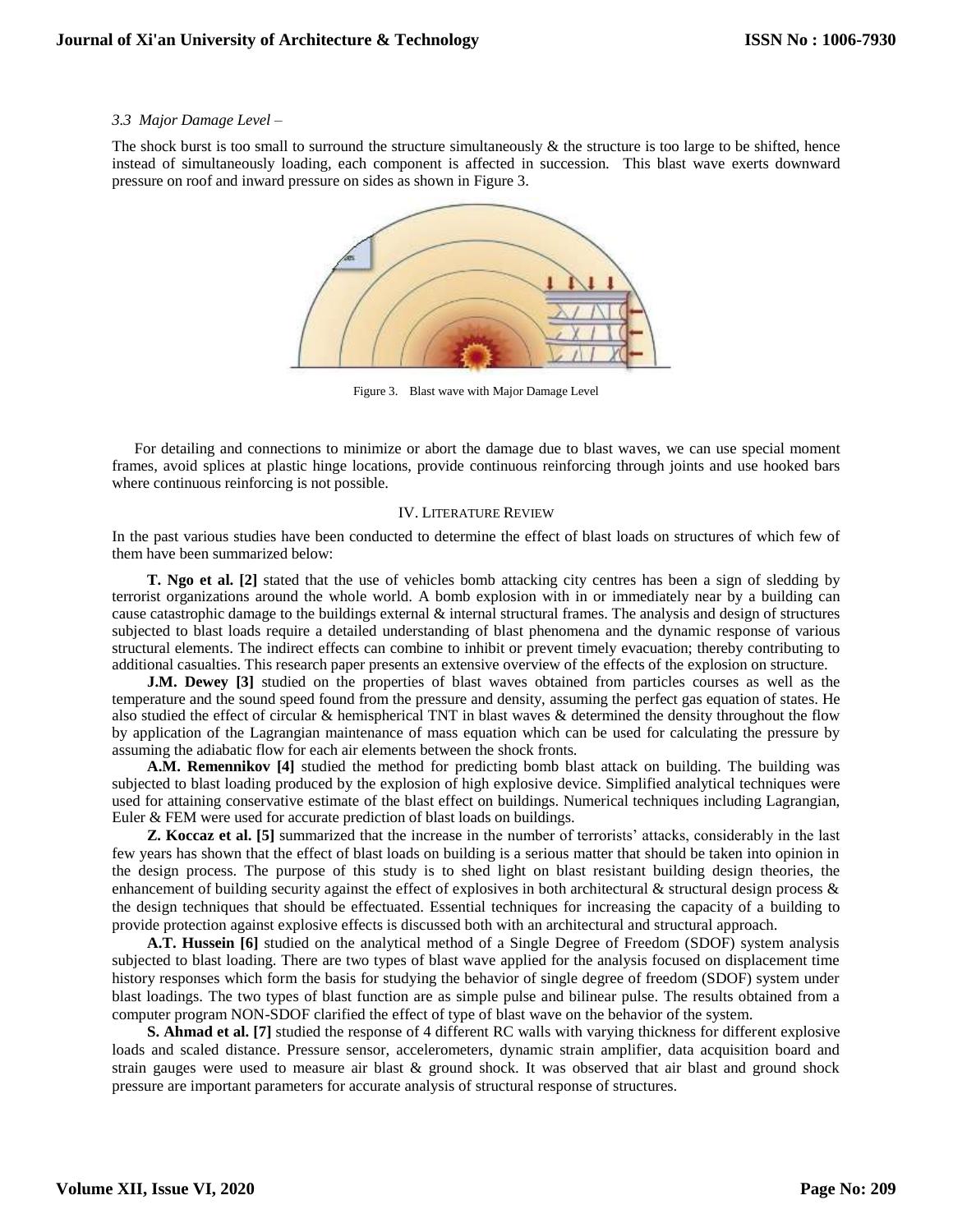**S.M. Jayashree [8]** used Slurry Infiltrated Fibre Reinforced concrete (SIFCON), a type of Fibre Reinforced Concrete with high fibre content as an alternative material to RCC and concluded that SIFCON has high energy soaking capacity, higher strength and is highly ductile.

**M.R. Wakchaure and S.T. Borole [9]** compared the response of reinforced concrete long column and short column when subjected to random blast loads. The percentage of stress in RC column for long side and short side was presented through analysis results obtained by ANSYS software. He concluded that the critical impulse for the long column case is significantly higher.

**X. Cheng et al. [10]** analysed the dynamic response of concrete frame structures under different explosive quantities and blasting distance. The main conclusion drawn was that during structural design special attention should be given to the weaker parts; strengthen the roof and parapet design since vibration response of concrete frame structure is maximum at the top under vibration wave. Blasting vibration waves were obtained using MATLAB & SAP2000 finite element software.

**A.K. Pandey et al.** [11] conducted the analysis using suitable non-linear material models till the ultimate stages. An analytical procedure for non-linear analysis using appropriate model was implemented into a finite element code DYNAIB.

**R.L. Shope [12]** studied the response of wide flange steel column subjected to constant axial load & lateral load. The finite element program ABAQUS was used to model with different circular ratio & boundary conditions. The columns with linear elastic and rotational supports were studied considering the non-uniform blast loads .The effect of strain rate and residual stresses were also examined. It was observed that for axially loaded column, there exists a critical lateral blast impulse and any applied blast impulse above that value results in the collapsing of the column before the allowable beam deflection criterion was reached. The critical impulse governs the response when the axial load is high while the beam deflection criterion governs the response when the axial load is low.

**A. Kadid et al. [13]** analysed the fully fixed stiffened plates under the effect of blast loads to determine the dynamic response of the plates with different stiffener configuration considering the effect of mesh density, time and strain rate sensitivity. They used the FEM and the CDM for the time integration of the non-linear equation of motion to obtain numerical solutions.

According to **J.A. Schmidt [14],** the US government funded extensive research in to blast analysis and protective design methods and produced a number of guidelines for its own facilities. The private division increasingly considered the similar measures, particularly for so called icon buildings. He also summarized the methods available to define an external terrorist bomb threat and estimated structural design loads and elements response using simple dynamic system models and principles.

#### V.CONCLUSION

Based on the studies available in the literature, the ultimate objective is to make available the procedure for calculating the blast loads on the structures. The aim in the blast proof building design is to prevent the overall collapse of the building and damages. But it should be remembered that blast loads are unpredictable, instantaneous and extreme. It is uneconomical to design all building for blast loading. Result of non SDOF program showed the effect of type of wave on the time history analysis result  $\&$  computed energy of blast load. It can also be used to study the dynamic properties of reinforcing steel & concrete under high strain rates typically produce by the blast loads .The explosion near the structure can cause catastrophic damage to the structure hence these loads should be considered in design.

 The blast pressure & the corresponding displacements on the structure increase with increase in charge weight & decrease in the standoff distance .The variation of displacement along the length & width of front, rear, roof & side surface of the structure are approximately sinusoidal in nature with maximum displacements around the centre of the surface.

 Two types of blast load wave, simple & bilinear pulse should be applied to study the non-linear behaviour of SDOF system. The main objective is to make available the procedure for calculating the blast loads on the structure with or without the openings & frames structure. During the architectural design of structural elements walls, flooring etc. should be considered carefully.

#### REFERENCES

- [1] A. Burman, R. Joshi, "Effect of Impulsive Loads on G+3 RCC Building", *International Journal of Modern Engineering Research,* Vol. 7, No. 5, pp. 56-62, May, 2017.
- [2] T. Ngo, P. Mendis, A. Gupta and J. Ramsay, "Blast Loading and Blast Effects on Structures-An Overview", *EJSE Special Issue: Loading on Structures*, pp. 76-91, 2007.
- [3] J.M. Dewey, "The Properties of a Blast Wave obtained from an Analysis of the Particle Trajectories", *Proc. R. Soc. Lond. A.*, Vol. 324, pp. 275-299, 1971.